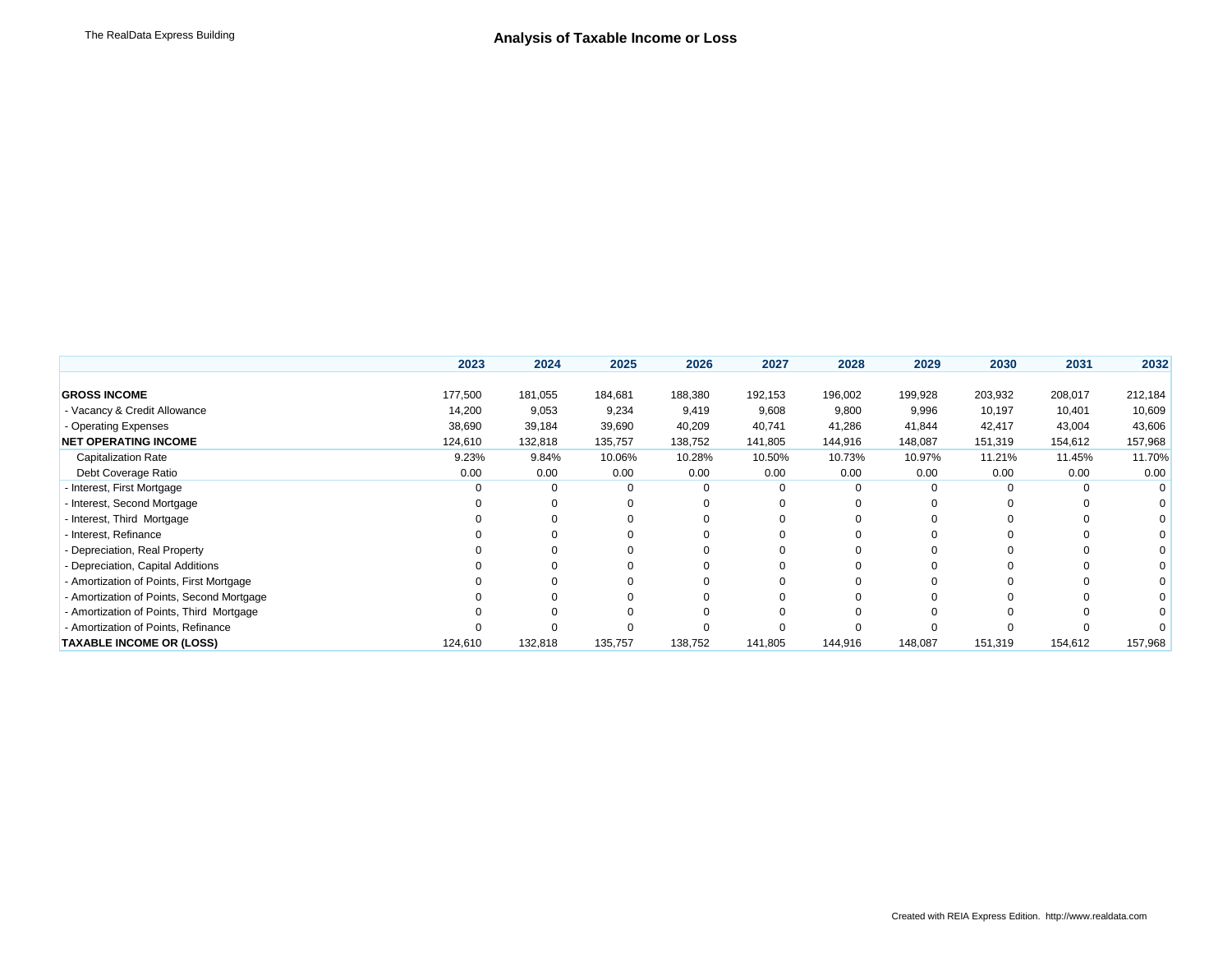|                                                 | 2023    | 2024    | 2025    | 2026    | 2027     | 2028    | 2029    | 2030    | 2031    | 2032      |
|-------------------------------------------------|---------|---------|---------|---------|----------|---------|---------|---------|---------|-----------|
|                                                 |         |         |         |         |          |         |         |         |         |           |
| <b>NET OPERATING INCOME</b>                     | 124,610 | 132,818 | 135,757 | 138,752 | 141,805  | 144,916 | 148,087 | 151,319 | 154,612 | 157,968   |
| - Debt Service, First Mortgage                  |         |         |         |         |          |         |         |         |         | 0         |
| - Debt Service, Second Mortgage                 |         |         |         |         |          |         |         |         |         |           |
| - Debt Service, Third Mortgage                  |         |         |         |         |          |         |         |         |         | 0         |
| - Debt Service, Refinance                       |         | 0       | 0       |         | $\Omega$ |         |         |         |         | $\Omega$  |
| + Proceeds of Second Mortgage, Less Points      |         |         |         |         |          |         |         |         |         | $\Omega$  |
| + Proceeds of Third Mortgage, Less Points       |         | 0       |         |         | $\Omega$ |         |         |         |         | 0         |
| + Proceeds of Refinance, Less Points            |         |         |         |         |          |         |         |         |         | 0         |
| - Capital Additions*                            |         |         |         |         |          |         |         |         |         |           |
| <b>CASH FLOW BEFORE TAXES</b>                   | 124,610 | 132,818 | 135,757 | 138,752 | 141,805  | 144,916 | 148,087 | 151,319 | 154,612 | 157,968   |
| Cash on Cash Return (CFBT/Investment)           | 9.11%   | 9.71%   | 9.92%   | 10.14%  | 10.37%   | 10.59%  | 10.83%  | 11.06%  | 11.30%  | 11.55%    |
| - Estimated Income Tax Attributable to Property | 29,906  | 31,876  | 32,582  | 33,301  | 34,033   | 34,780  | 35,541  | 36,316  | 37,107  | 37,912    |
| <b>CASH FLOW AFTER TAXES</b>                    | 94,704  | 100,942 | 103.176 | 105,452 | 107,772  | 110,136 | 112,546 | 115,002 | 117,505 | 120,056   |
| <b>Cumulative Cash Flow After Taxes</b>         | 94,704  | 195,646 | 298,821 | 404,273 | 512,045  | 622,181 | 734,727 | 849,729 | 967,234 | 1,087,290 |